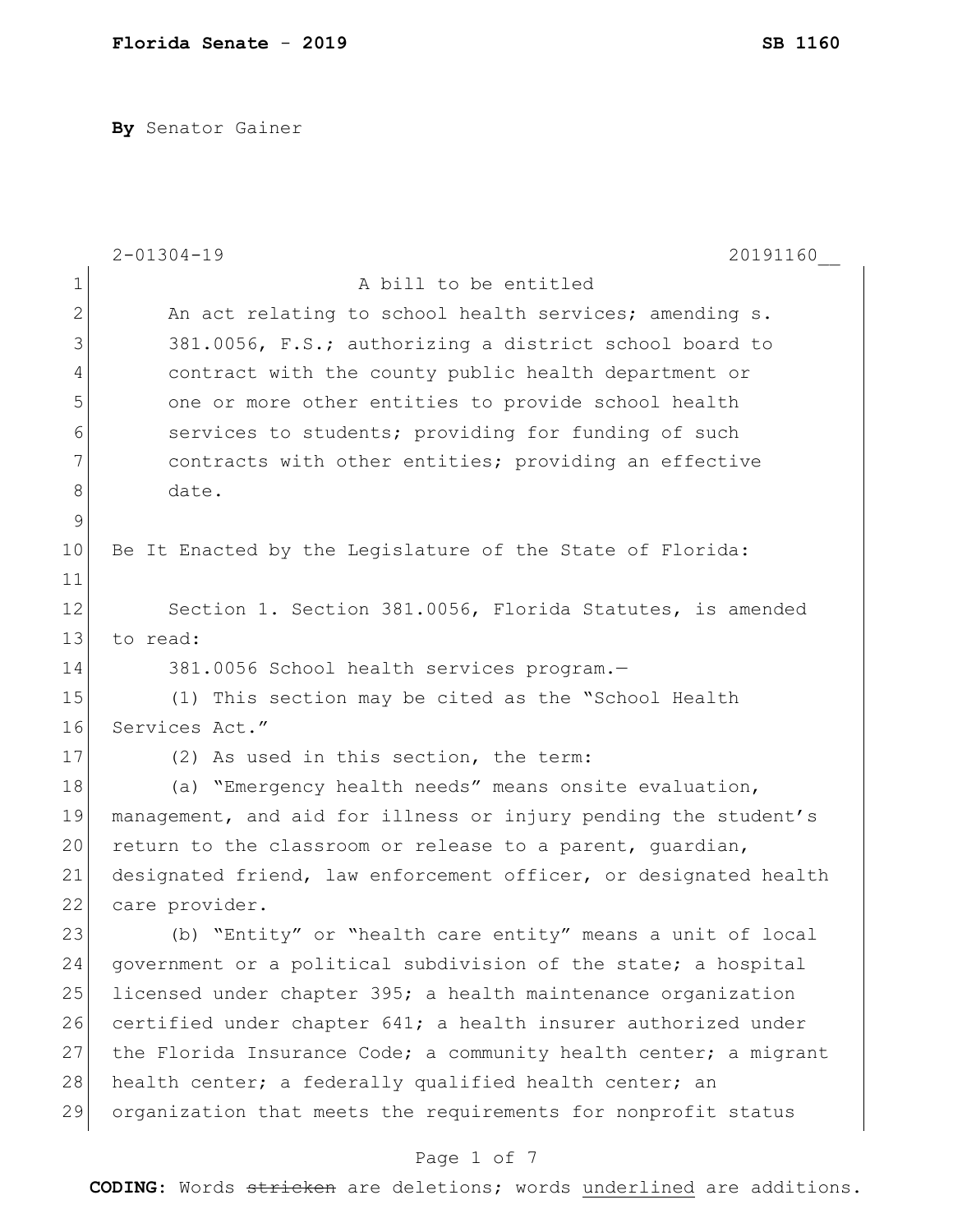|    | $2 - 01304 - 19$<br>20191160                                     |
|----|------------------------------------------------------------------|
| 30 | under s. $501(c)$ (3) of the Internal Revenue Code; a private    |
| 31 | industry or business; or a philanthropic foundation that agrees  |
| 32 | to participate in a public-private partnership with a county     |
| 33 | health department, local school district, or school in the       |
| 34 | delivery of school health services, and agrees to the terms and  |
| 35 | conditions for the delivery of such services as required by this |
| 36 | section and as documented in the local school health services    |
| 37 | plan.                                                            |
| 38 | (c) "Invasive screening" means any screening procedure in        |
| 39 | which the skin or any body orifice is penetrated.                |
| 40 | (d) "Physical examination" means a thorough evaluation of        |
| 41 | the health status of an individual.                              |
| 42 | (e) "School health services plan" means the document that        |
| 43 | describes the services to be provided, the responsibility for    |
| 44 | provision of the services, the anticipated expenditures to       |
| 45 | provide the services, and evidence of cooperative planning by    |
| 46 | local school districts and county health departments.            |
| 47 | (f) "Screening" means presumptive identification of unknown      |
| 48 | or unrecognized diseases or defects by the application of tests  |
| 49 | that can be given with ease and rapidity to apparently healthy   |
| 50 | persons.                                                         |
| 51 | (3) The Department of Health shall have the responsibility,      |
| 52 | in cooperation with the Department of Education, to supervise    |
| 53 | the administration of the school health services program and     |
| 54 | perform periodic program reviews. However, the principal of each |
| 55 | school shall have immediate supervisory authority over the       |
| 56 | health personnel working in the school.                          |
| 57 | (4) (a) Each county health department shall develop, jointly     |
| 58 | with the district school board and the local school health       |

# Page 2 of 7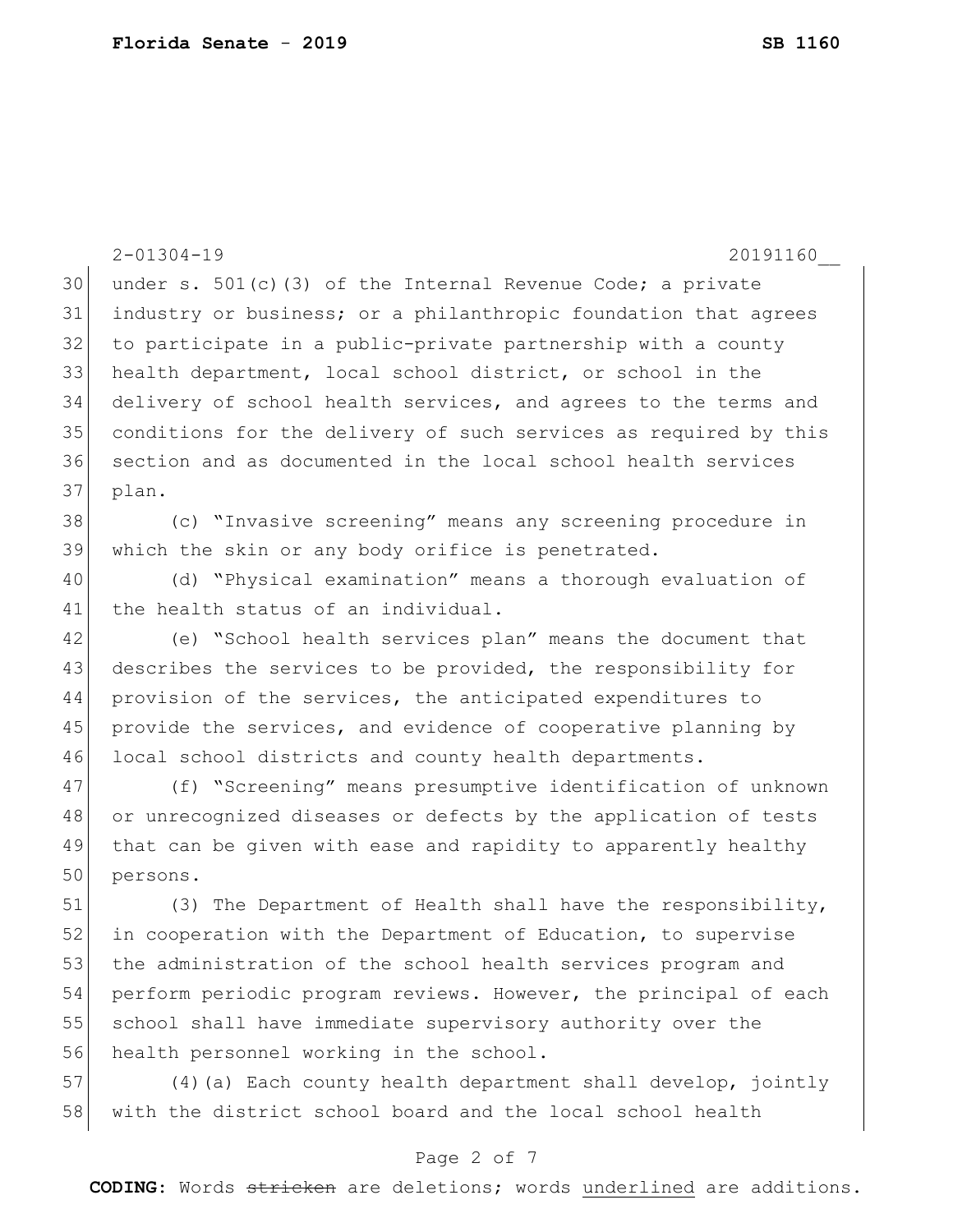|    | $2 - 01304 - 19$<br>20191160                                     |
|----|------------------------------------------------------------------|
| 59 | advisory committee, a school health services plan. The plan must |
| 60 | include, at a minimum, provisions for all of the following:      |
| 61 | 1. Health appraisal;                                             |
| 62 | 2. Records review;                                               |
| 63 | 3. Nurse assessment;                                             |
| 64 | 4. Nutrition assessment;                                         |
| 65 | 5. A preventive dental program;                                  |
| 66 | 6. Vision screening;                                             |
| 67 | 7. Hearing screening;                                            |
| 68 | 8. Scoliosis screening;                                          |
| 69 | 9. Growth and development screening;                             |
| 70 | 10. Health counseling;                                           |
| 71 | 11. Referral and followup of suspected or confirmed health       |
| 72 | problems by the local county health department;                  |
| 73 | 12. Meeting emergency health needs in each school;               |
| 74 | 13. County health department personnel to assist school          |
| 75 | personnel in health education curriculum development;            |
| 76 | 14. Referral of students to appropriate health treatment,        |
| 77 | in cooperation with the private health community whenever        |
| 78 | possible;                                                        |
| 79 | 15. Consultation with a student's parent or quardian             |
| 80 | regarding the need for health attention by the family physician, |
| 81 | dentist, or other specialist when definitive diagnosis or        |
| 82 | treatment is indicated;                                          |
| 83 | 16. Maintenance of records on incidents of health problems,      |
| 84 | corrective measures taken, and such other information as may be  |
| 85 | needed to plan and evaluate health programs; except, however,    |
| 86 | that provisions in the plan for maintenance of health records of |
| 87 | individual students must be in accordance with s. 1002.22;       |
|    |                                                                  |

# Page 3 of 7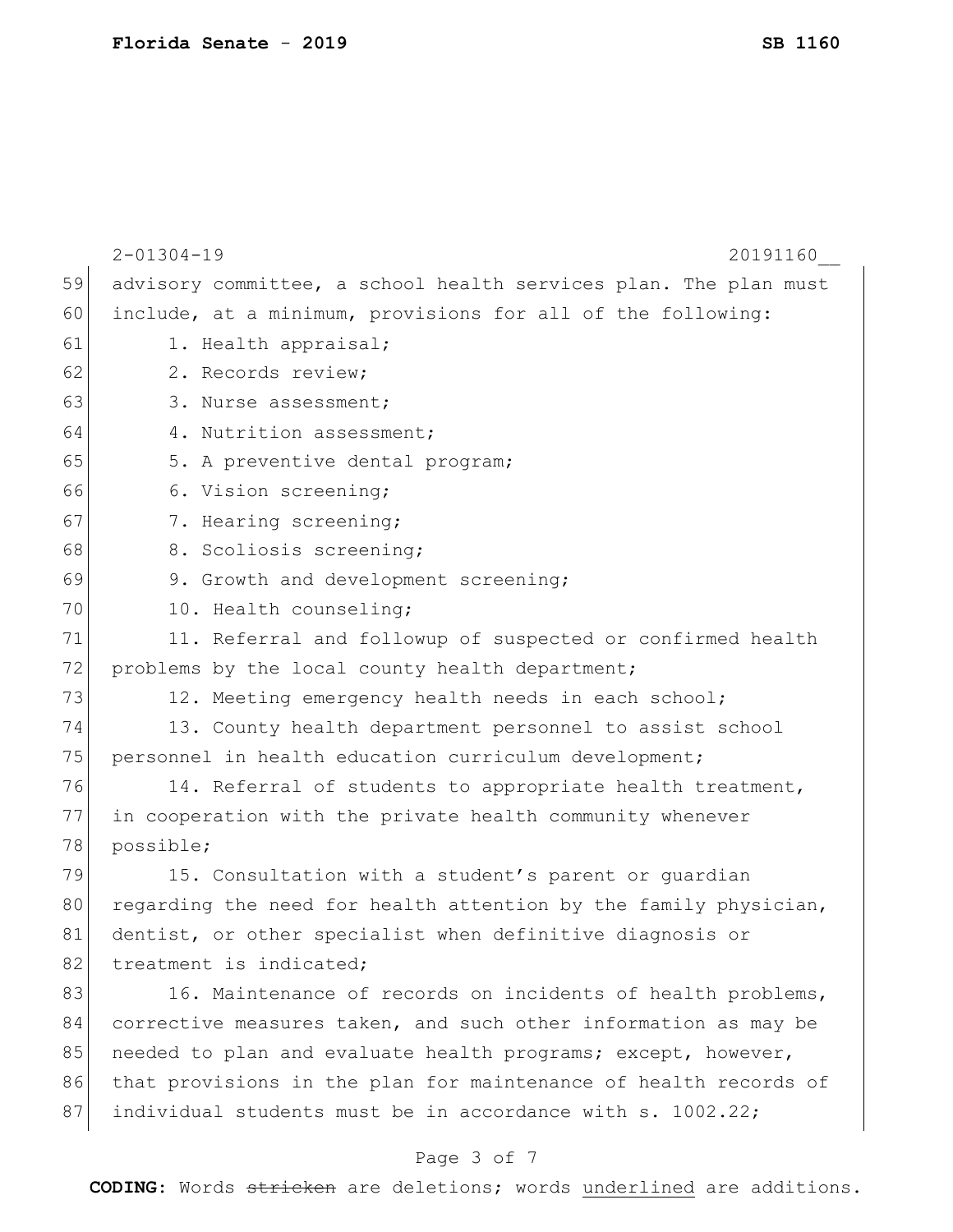2-01304-19 20191160\_\_ 88 17. Health information that which will be provided by the 89 school health nurses, when necessary, regarding the placement of 90 students in exceptional student programs and the reevaluation at 91 periodic intervals of students placed in such programs; 92 18. Notification to the local nonpublic schools of the 93 school health services program and the opportunity for 94 representatives of the local nonpublic schools to participate in 95 the development of the cooperative health services plan; and 96 19. Immediate notification to a student's parent, quardian, 97 or caregiver if the student is removed from school, school 98 transportation, or a school-sponsored activity and taken to a 99 receiving facility for an involuntary examination pursuant to s. 100 394.463, including the requirements established under ss. 101 1002.20(3) and 1002.33(9), as applicable. 102 (b) Each school health advisory committee must, at a 103 minimum, include members who represent the eight component areas 104 of the Coordinated School Health model as defined by the Centers 105 for Disease Control and Prevention. School health advisory 106 committees are encouraged to address the eight components of the 107 Coordinated School Health model in the school district's school 108 wellness policy pursuant to s. 1003.453. 109 (5) A nonpublic school may request to participate in the 110 school health services program. A nonpublic school voluntarily 111 participating in the school health services program shall: 112 (a) Cooperate with the county health department and 113 district school board in the development of the cooperative 114 health services plan;

115 (b) Make available adequate physical facilities for health 116 services;

#### Page 4 of 7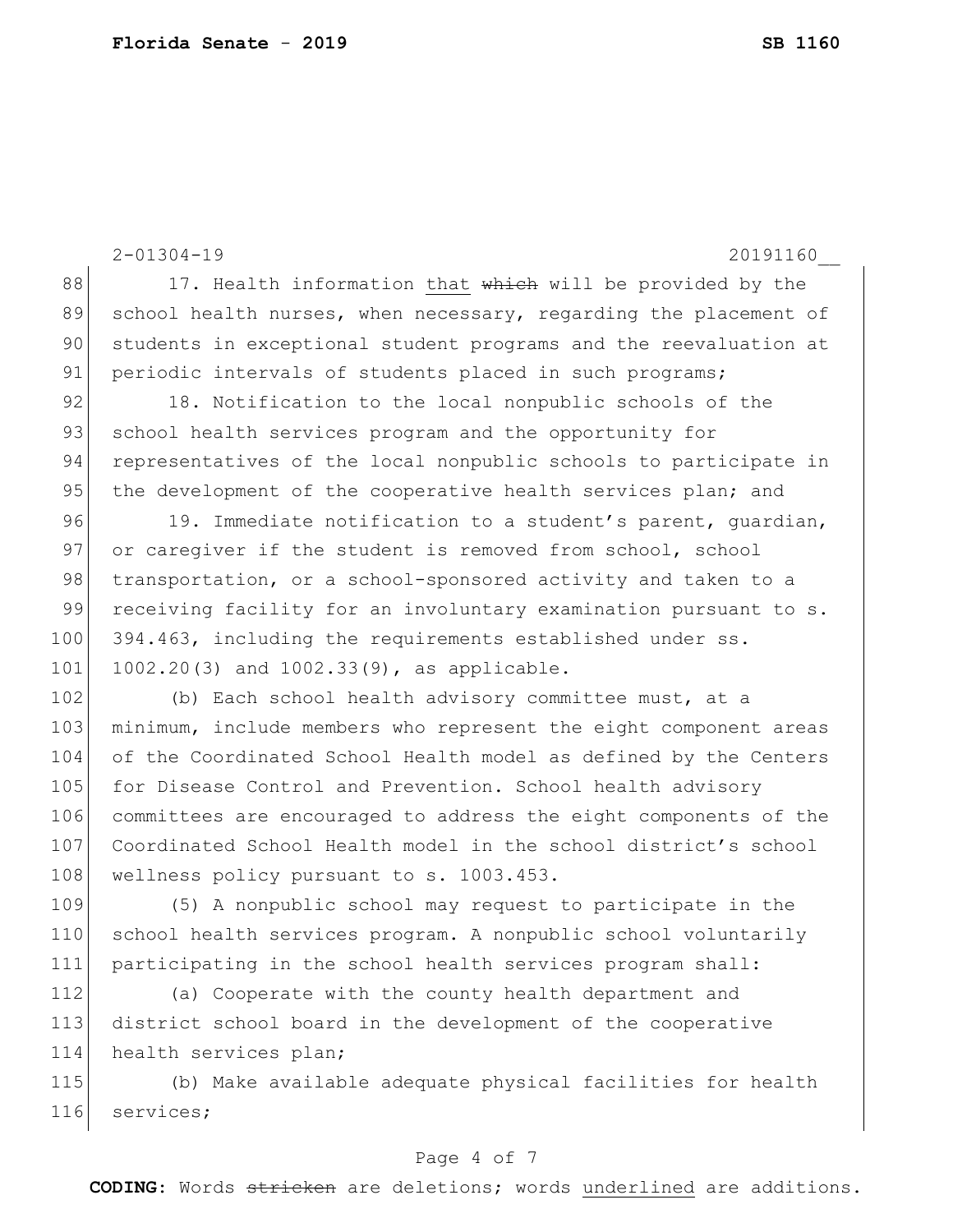|     | $2 - 01304 - 19$<br>20191160                                     |
|-----|------------------------------------------------------------------|
| 117 | (c) Provide inservice health training to school personnel;       |
| 118 | (d) Cooperate with public health personnel in the                |
| 119 | implementation of the school health services plan;               |
| 120 | (e) Be subject to health service program reviews by the          |
| 121 | Department of Health and the Department of Education;            |
| 122 | (f) At the beginning of each school year, provide parents        |
| 123 | and guardians with information concerning ways that they can     |
| 124 | help their children to be physically active and to eat healthful |
| 125 | foods; and                                                       |
| 126 | (q) At the beginning of each school year, inform parents or      |
| 127 | quardians in writing that their children who are students in the |
| 128 | school will receive specified health services as provided for in |
| 129 | the district health services plan. A student will be exempt from |
| 130 | any of these services if his or her parent or quardian requests  |
| 131 | such exemption in writing. This paragraph may shall not be       |
| 132 | construed to authorize invasive screening; if there is a need    |
| 133 | for such procedure, the consent of the student's parent or       |
| 134 | quardian shall be obtained in writing before prior to performing |
| 135 | the screening. However, the laws and rules relating to           |
| 136 | contagious or communicable diseases and sanitary matters may     |
| 137 | shall not be violated.                                           |
| 138 | (6) The district school board shall:                             |
| 139 | (a) Include health services and health education as part of      |
| 140 | the comprehensive plan for the school district;                  |
| 141 | (b) Provide inservice health training for school personnel;      |
| 142 | (c) Make available adequate physical facilities for health       |
| 143 | services;                                                        |
| 144 | (d) At the beginning of each school year, provide parents        |

### Page 5 of 7

145 and guardians with information concerning ways that they can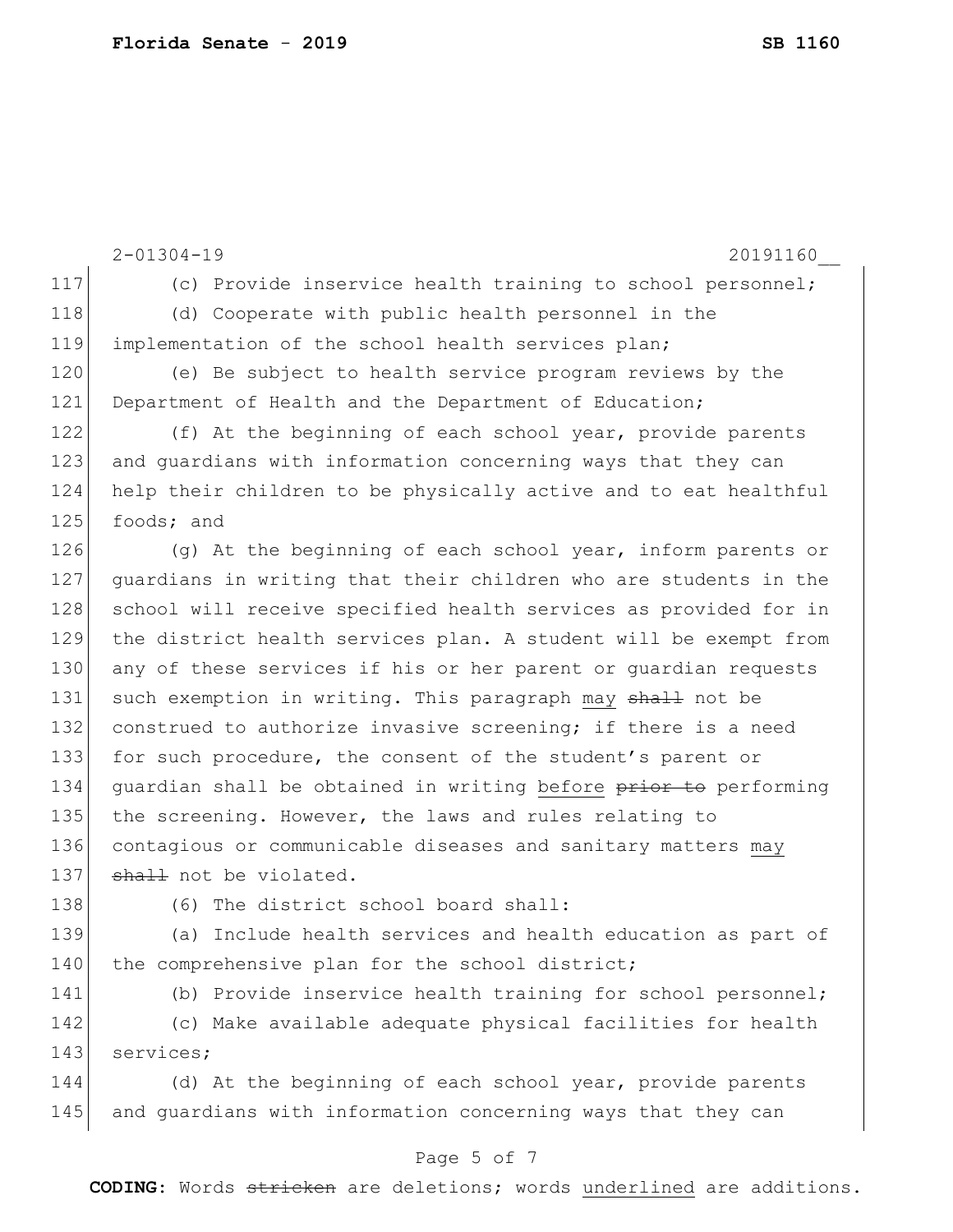```
2-01304-19 20191160__
146 help their children to be physically active and to eat healthful 
147 foods; and
148 (e) At the beginning of each school year, inform parents or
149 guardians in writing that their children who are students in the 
150 district schools will receive specified health services as 
151 provided for in the district health services plan. A student 
152 will be exempt from any of these services if his or her parent 
153 or guardian requests such exemption in writing. This paragraph 
154 may shall not be construed to authorize invasive screening; if
155 there is a need for such procedure, the consent of the student's
156 parent or quardian shall be obtained in writing before prior to
```
157 performing the screening. However, the laws and rules relating 158 to contagious or communicable diseases and sanitary matters may 159 shall not be violated.

160 (7) The district school board may contract with the county 161 health department or one or more other entities for the delivery 162 of all or a portion of the services provided to students under 163 the school health services program. If the district school board 164 contracts with another entity, all school health funding 165 available for the contracted services shall be directed from the 166 county health department to the district school board.

167 (8) $(7)$  The Department of Health, in cooperation with the 168 Department of Education, may adopt rules necessary to implement 169 this section. The rules may include standards and requirements 170 for developing school health services plans, conducting school 171 health screening, meeting emergency health needs, maintaining 172 school health records, and coordinating with education programs 173 for exceptional students.

174 (9) $(8)$  In the absence of negligence, no person shall be

#### Page 6 of 7